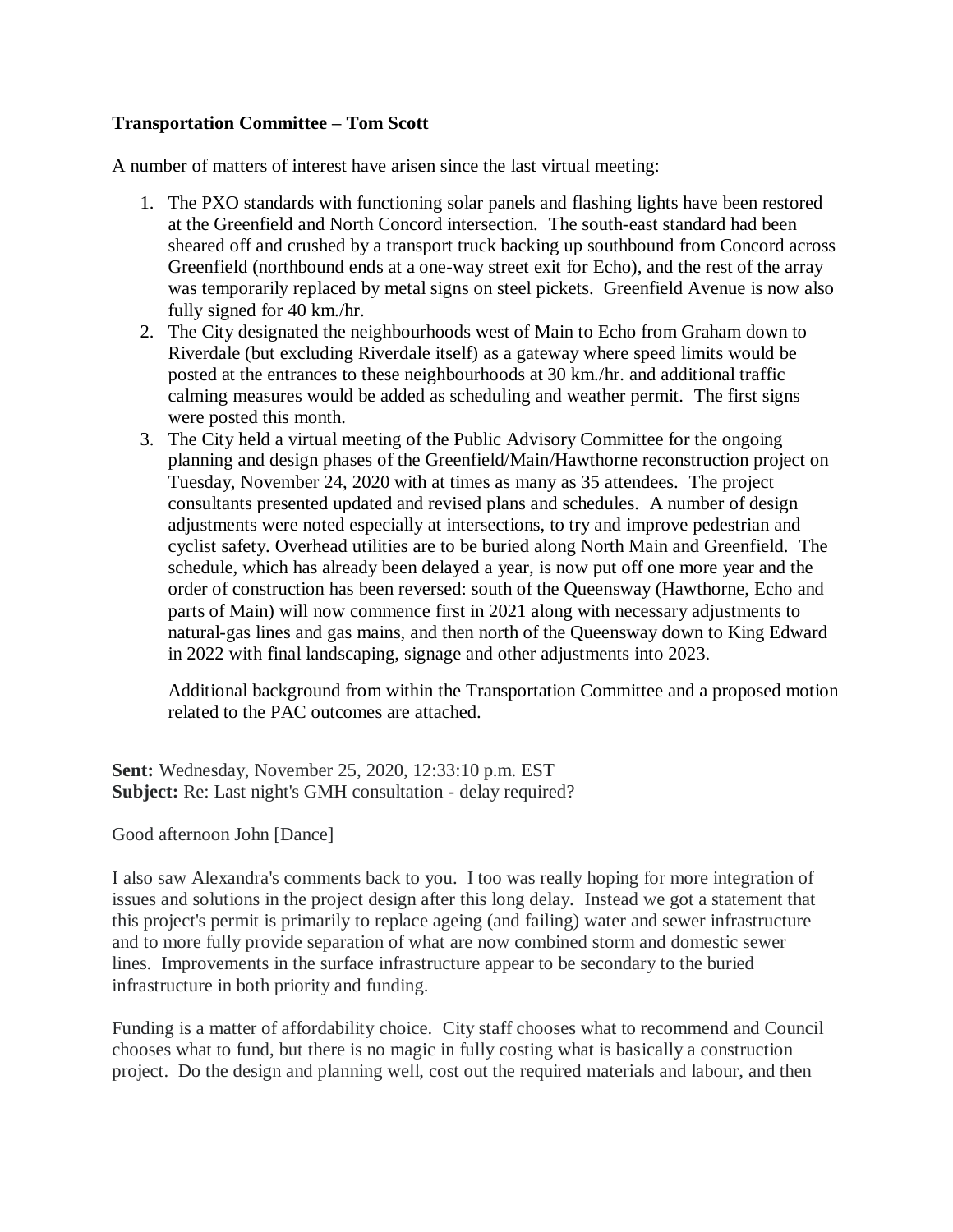present the project budget to decision-makers for approval. City staff would never recommend paving only the left half of Greenfield to save money.

Why then would a design be accepted that only half-protected the main cycling route through Old Ottawa East? Jonathan [McLeod] clearly made the point that if additional costs need to be incurred for a fully realized project, then now is the time to identify those costs and secure funding, not five years from now when all the primary infrastructure work is completed and incremental tasks become even more disruptive and costly.

The conflict areas identified in last night's slide show were exactly those identified in the Main Complete Street Safety Audit, and were left undone in the City's response to its own consultant's recommendations; City staff at that time also clearly pointed to what was then this up-andcoming project to find solutions. Those on the PAC will equally clearly recall that this project accepted the responsibility to deal with the outstanding (that is, incomplete) recommendations from the Safety Audit: most notably the safety gap in the Main cycling route from Harvey to Graham, and the turn from Graham to Colonel By Drive, but also the turning radius issue at the SW corner of Main and Hawthorne. That there is no money for these represents a failure in planning and design and a failure of the City to recognize the safety and security needs of active transport (pedestrians and cyclists) over motorists.

Discussions with MTO and NCC needed, and need, to be more active, transparent and timely. There is only one taxpayer and both of these senior-level-of-government agencies carry the same responsibilities for public health and safety, as do the City staffers, on behalf of their respective Ministers.

It is likely that having to find design solutions to these issues would in itself cause further delays in a project now more than two years behind; however, COVID-19 impacts on the City budget and cash-flows may have staff out looking for projects to defer anyway. What we could recommend is: take the time, get the designs right, get better integration of the buried infrastructure needs with the surface infrastructure planning, get the Ministers for both MTO and NCC onside for their shares; and then, seriously disrupt Old Ottawa East once and for good with a project that makes sense. If that takes another year, then so be it.

As a measure of integration, or lack thereof, there is an item in the water supply system plan to link the high pressure main under Hawthorne, down Greenfield and looping around to the Hurdman pumping station. This could also serve new developments to the south and east of the LRT stations at both Lees and Hurdman. It is not in the permit of this GMH project at this time when there was a schedule pause announced, I had questioned the project management: if we are going to completely dig up Greenfield and N Main at this time, bury utilities and shift gas mains, then why not build in the high-pressure watermain at this time so that in the next few decades or so we don't have to dig up Greenfield again? That was in someone else's plan and budget sphere was the answer and not part of the project scope. My comment that buried infrastructure was supposed to be the priority got no further traction.

I remain to be convinced that using this time but still not planning to bury utilities on Hawthorne is short-sighted. Taking the poles away serves a large number of purposes, including, among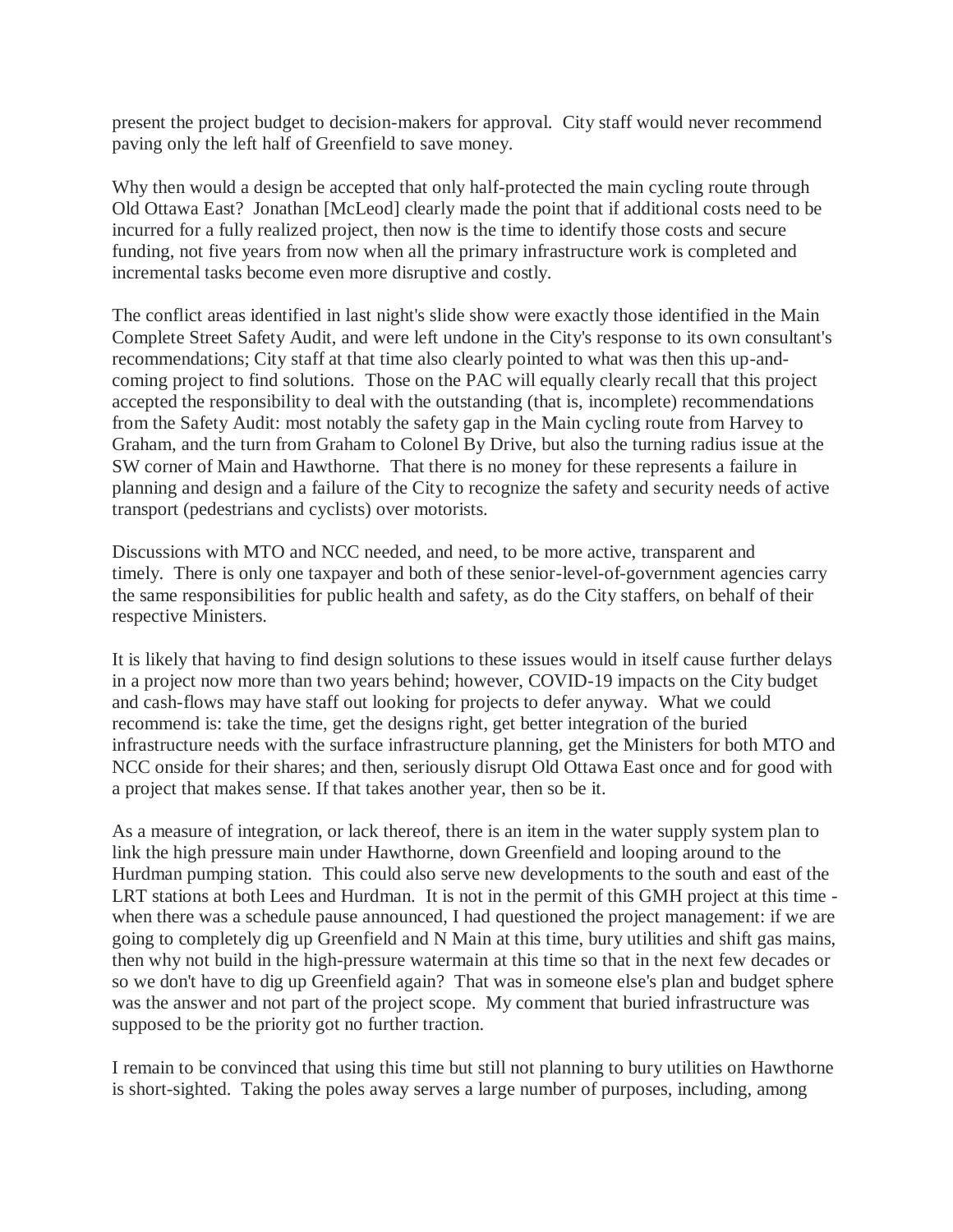others, allowing trees to be replanted and flourish on both sides of Hawthorne, allowing greater ease and efficiency of snow clearing, protecting lines from storm damage and service loss thereby increasing Climate Change resilience, and improving the esthetics and design continuity of the entranceway to Old Ottawa East from the Elgin corridor.

I guess that my expectations were unduly raised that we would see more solutions and fewer issue-identification slides after the pause in public consultations. As your OOECA Transportation representative, please know that I raised all these concerns and proposed solutions with the project manager and his design teams well in advance of this latest PAC meeting, so I remain more than a bit at a loss of where to turn to next. I don't think that I could yet take a resolution to our Community Association to support this updated design prior to the proposed Public Information Session.

**Sent:** Sunday, December 6, 2020, 02:14:10 p.m. EST Good afternoon Transportation Committee members

Further to your note this morning. I sent this message (noted above) out to the members of the virtual Transportation Committee but so far you and Alexandra are the only ones to answer. Ariela [Summit] acknowledged receipt. There was also a parallel discussion going on with you and Barbara that touched on many of these points.

If I send my note out as a report to the rest of the board members, I think then that I need a plan of action: I don't know if you share the same view, but I think that we are beyond just talking to the City project manager and his consultants because they are already in a box, perhaps in part of their own making. Nevertheless, we also need to keep our lines of communication open and friendly with that manager and Novatech.

Our ends of the east-side canal and Main "mainstreet" bikeways still go from nowhere to nowhere without a safe crossing at Smyth and another at Main and CBD - the Graham design is turning out to be a disaster and the whole thing needs to be re-thought if we are going to get pedestrians and cyclist safely over to Pretoria and onto the canal MUPs. At the other end, Rideau at Sussex is getting repainted but how to get safely from the end of CBD in that congested block then over to Mackenzie? We seem to want to keep building dedicated bike lanes that do nothing more than dump cyclists into conflict intersections. I'm not clear on why two segregated tracks on Hawthorne is not a more likely answer except that the west side on Main from Harvey to Graham remains the bottle neck. Speaking to MTO about the use of the property from the Main-417 Bridge to Hawthorne seems to be just too much for the project. The cat is already well out of the bag for expropriations so why the great secrecy?

Speaking of Hawthorne, the project manager appears to be up against a wall for removing overhead utility lines and someone needs to give clearer direction to Hydro Ottawa, as the Mayor was pleased to note just recently in his Elgin Street address. Besides the multi-faceted rationale that we have already presented, burying the utilities at this time would also get them out of the way for MTO when the Queensway's Main and Rideau Canal bridges have to be replaced. What MTO's construction phase would do to newly reconstructed City streets, cycling paths and sidewalks, with associated accessories and signage, remains to be seen.